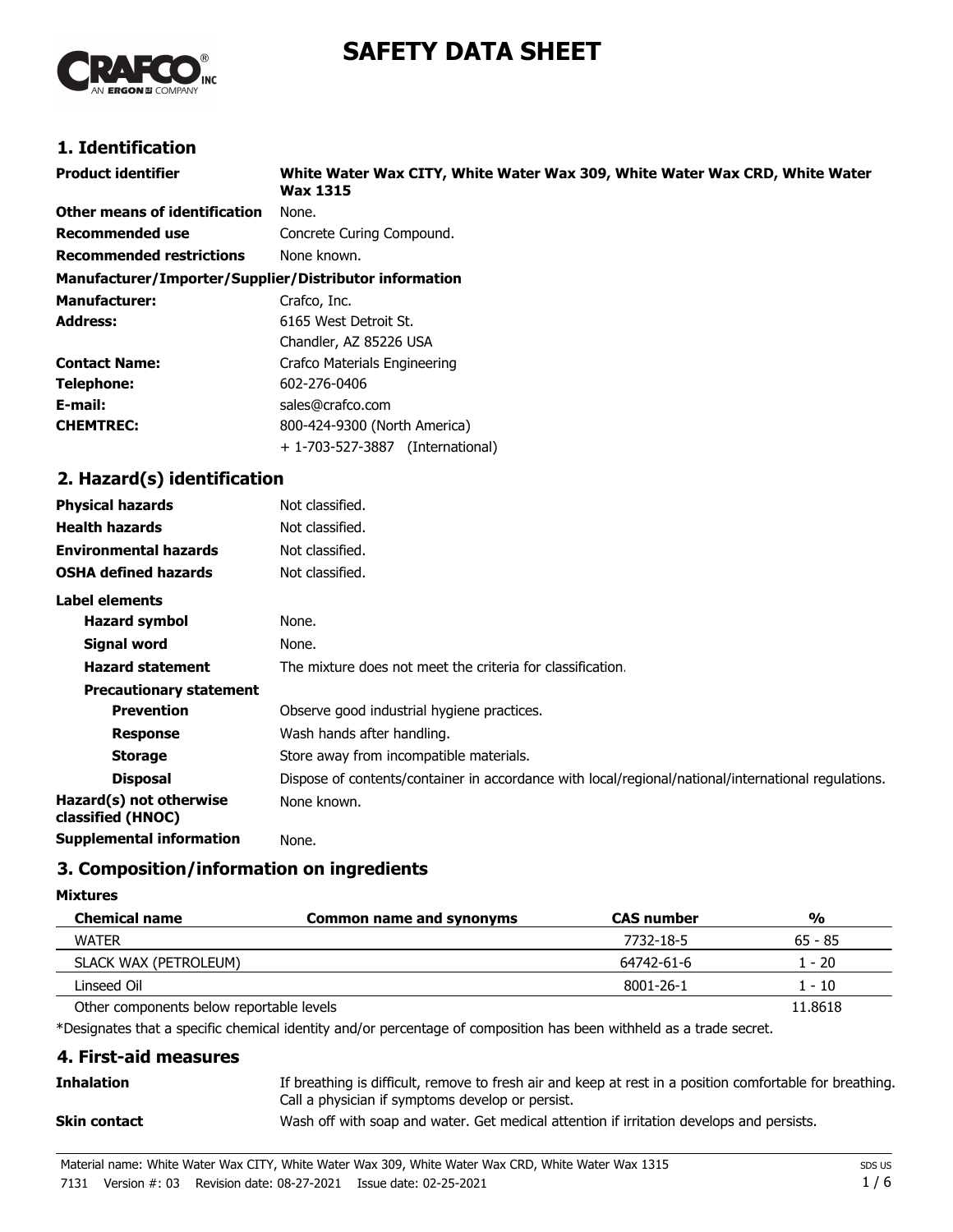| Eye contact                                                                         | Immediately flush eyes with plenty of water for at least 15 minutes. Remove contact lenses, if<br>present and easy to do. Continue rinsing. Get medical attention if irritation develops and persists.                                                                                                                                                                                     |
|-------------------------------------------------------------------------------------|--------------------------------------------------------------------------------------------------------------------------------------------------------------------------------------------------------------------------------------------------------------------------------------------------------------------------------------------------------------------------------------------|
| <b>Ingestion</b>                                                                    | Rinse mouth thoroughly. Do not induce vomiting without advice from poison control center. If<br>vomiting occurs, keep head low so that stomach content doesn't get into the lungs. Do not use<br>mouth-to-mouth method if victim ingested the substance. Never give anything by mouth to a victim<br>who is unconscious or is having convulsions. Get medical attention if symptoms occur. |
| <b>Most important</b><br>symptoms/effects, acute and<br>delayed                     | Direct contact with eyes may cause temporary irritation.                                                                                                                                                                                                                                                                                                                                   |
| <b>Indication of immediate</b><br>medical attention and special<br>treatment needed | Treat symptomatically.                                                                                                                                                                                                                                                                                                                                                                     |
| <b>General information</b>                                                          | Ensure that medical personnel are aware of the material(s) involved, and take precautions to<br>protect themselves. Get medical attention if symptoms occur.                                                                                                                                                                                                                               |

# **5. Fire-fighting measures**

| Suitable extinguishing media                                        | Water fog. Foam. Dry chemical powder. Carbon dioxide (CO2).                                                                                                         |
|---------------------------------------------------------------------|---------------------------------------------------------------------------------------------------------------------------------------------------------------------|
| Unsuitable extinguishing<br>media                                   | Do not use water jet as an extinguisher, as this will spread the fire.                                                                                              |
| <b>Specific hazards arising from</b><br>the chemical                | During fire, gases hazardous to health may be formed.                                                                                                               |
| Special protective equipment<br>and precautions for<br>firefighters | Firefighters must use standard protective equipment including flame retardant coat, helmet with<br>face shield, gloves, rubber boots, and in enclosed spaces, SCBA. |
| <b>Fire fighting</b><br>equipment/instructions                      | Move containers from fire area if you can do so without risk. In the event of fire, cool tanks with<br>water spray.                                                 |
| <b>Specific methods</b>                                             | Use standard firefighting procedures and consider the hazards of other involved materials.                                                                          |
| <b>General fire hazards</b>                                         | No unusual fire or explosion hazards noted.                                                                                                                         |

# **6. Accidental release measures**

| <b>Personal precautions,</b><br>protective equipment and<br>emergency procedures | Ventilate closed spaces before entering them. Do not breathe mist or vapor. Keep unnecessary<br>personnel away. For personal protection, see section 8 of the SDS. Keep people away from and<br>upwind of spill/leak.                                                                                           |
|----------------------------------------------------------------------------------|-----------------------------------------------------------------------------------------------------------------------------------------------------------------------------------------------------------------------------------------------------------------------------------------------------------------|
| <b>Methods and materials for</b><br>containment and cleaning up                  | Large Spills: Stop the flow of material, if this is without risk. Dike the spilled material, where this is<br>possible. Remove with vacuum trucks or pump to storage/salvage vessels. Absorb in vermiculite,<br>dry sand or earth and place into containers. Following product recovery, flush area with water. |
|                                                                                  | Small Spills: Wipe up with absorbent material (e.g. cloth, fleece). Clean surface thoroughly to<br>remove residual contamination.                                                                                                                                                                               |
| <b>Environmental precautions</b>                                                 | Never return spills to original containers for re-use. For waste disposal, see section 13 of the SDS.<br>Avoid discharge into drains, water courses or onto the ground.                                                                                                                                         |
| 7. Handling and storage                                                          |                                                                                                                                                                                                                                                                                                                 |
| <b>Precautions for safe handling</b>                                             | Avoid prolonged exposure. Observe good industrial hygiene practices. Wear appropriate personal<br>protective equipment. Provide adequate ventilation. Wash thoroughly after handling. Avoid release<br>to the environment.                                                                                      |
| <b>Conditions for safe storage,</b><br>including any                             | Store in tightly closed container. Store away from incompatible materials (see Section 10 of the<br>SDS). Prevent electrostatic charge build-up by using common bonding and grounding techniques.                                                                                                               |

**including any incompatibilities**

# **8. Exposure controls/personal protection**

### **Occupational exposure limits**

The following constituents are the only constituents of the product which have a PEL, TLV or other recommended exposure limit. At this time, the other constituents have no known exposure limits.

| US. OSHA Table Z-1 Limits for Air Contaminants (29 CFR 1910.1000)<br><b>Components</b> | Tvpe | Value             | Form                 |
|----------------------------------------------------------------------------------------|------|-------------------|----------------------|
| Linseed Oil (CAS 8001-26-1)                                                            | PEL  | 5 mg/m $3$        | Respirable fraction. |
|                                                                                        |      | $15 \text{ mg/m}$ | Total dust.          |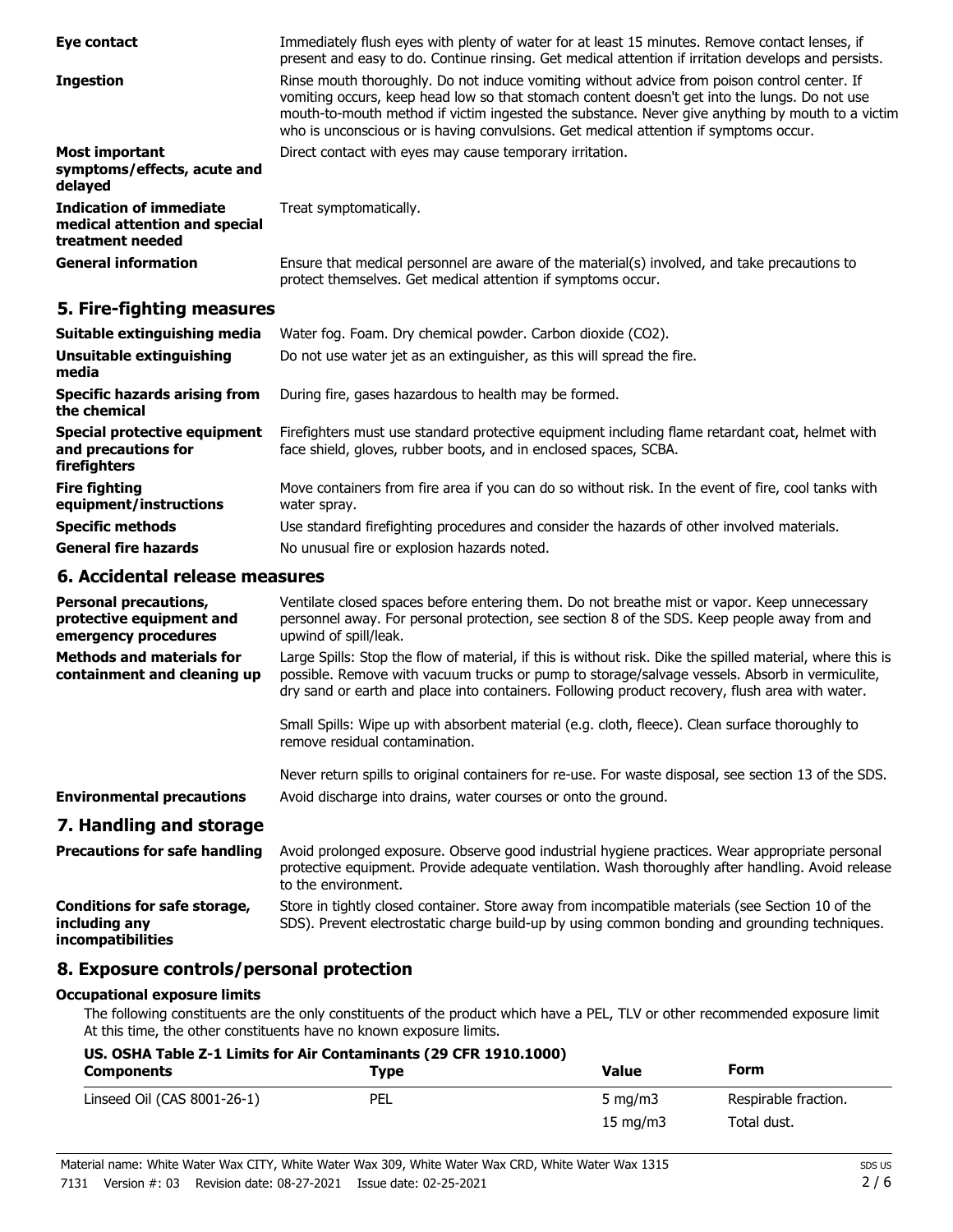| US. NIOSH: Pocket Guide to Chemical Hazards<br><b>Components</b> | Type                                                                                                                                                                                                                        | Value         | Form             |
|------------------------------------------------------------------|-----------------------------------------------------------------------------------------------------------------------------------------------------------------------------------------------------------------------------|---------------|------------------|
| Linseed Oil (CAS 8001-26-1)                                      | TWA                                                                                                                                                                                                                         | 5 mg/m $3$    | Respirable mist. |
|                                                                  |                                                                                                                                                                                                                             | $10$ mg/m $3$ | Total mist       |
| <b>Biological limit values</b>                                   | No biological exposure limits noted for the ingredient(s).                                                                                                                                                                  |               |                  |
| <b>Appropriate engineering</b><br><b>controls</b>                | Provide adequate ventilation, including appropriate local extraction, to ensure that the defined<br>occupational exposure limit is not exceeded.                                                                            |               |                  |
|                                                                  | Individual protection measures, such as personal protective equipment                                                                                                                                                       |               |                  |
| Eye/face protection                                              | Wear safety glasses with side shields (or goggles).                                                                                                                                                                         |               |                  |
| <b>Skin protection</b>                                           |                                                                                                                                                                                                                             |               |                  |
| <b>Hand protection</b>                                           | Wear appropriate chemical resistant gloves.                                                                                                                                                                                 |               |                  |
| <b>Other</b>                                                     | Wear appropriate chemical resistant clothing. Wear eye/face protection.                                                                                                                                                     |               |                  |
| <b>Respiratory protection</b>                                    | In case of insufficient ventilation, wear suitable respiratory equipment.                                                                                                                                                   |               |                  |
| <b>Thermal hazards</b>                                           | Wear appropriate thermal protective clothing, when necessary.                                                                                                                                                               |               |                  |
| <b>General hygiene</b><br>considerations                         | Always observe good personal hygiene measures, such as washing after handling the material and<br>before eating, drinking, and/or smoking. Routinely wash work clothing and protective equipment to<br>remove contaminants. |               |                  |

# **9. Physical and chemical properties**

| <b>Appearance</b>                                   | Emulsion        |
|-----------------------------------------------------|-----------------|
| <b>Physical state</b>                               | Liquid.         |
| Form                                                | Liquid.         |
| Color                                               | White.          |
| Odor                                                | Paraffin        |
| Odor threshold                                      | Not available.  |
| рH                                                  | $8 - 9$         |
| <b>Melting point/freezing point</b>                 | 32 °F (0 °C)    |
| <b>Initial boiling point and</b><br>boiling range   | 212 °F (100 °C) |
| <b>Flash point</b>                                  | Not available.  |
| <b>Evaporation rate</b>                             | Not available.  |
| <b>Flammability (solid, gas)</b>                    | Not applicable. |
| <b>Upper/lower flammability or explosive limits</b> |                 |
| <b>Flammability limit - lower</b><br>(%)            | Not available.  |
| <b>Flammability limit -</b><br>upper $(%)$          | Not available.  |
| <b>Explosive limit - lower</b><br>(%)               | Not available.  |
| <b>Explosive limit - upper</b><br>(%)               | Not available.  |
| <b>Vapor pressure</b>                               | Not available.  |
| <b>Vapor density</b>                                | $> 1 (1 = air)$ |
| <b>Relative density</b>                             | Not available.  |
| Solubility(ies)                                     |                 |
| Solubility (water)                                  | Not available.  |
| <b>Partition coefficient</b><br>(n-octanol/water)   | Not available.  |
| <b>Auto-ignition temperature</b>                    | Not available.  |
| <b>Decomposition temperature</b>                    | Not available.  |
| <b>Viscosity</b>                                    | Not available.  |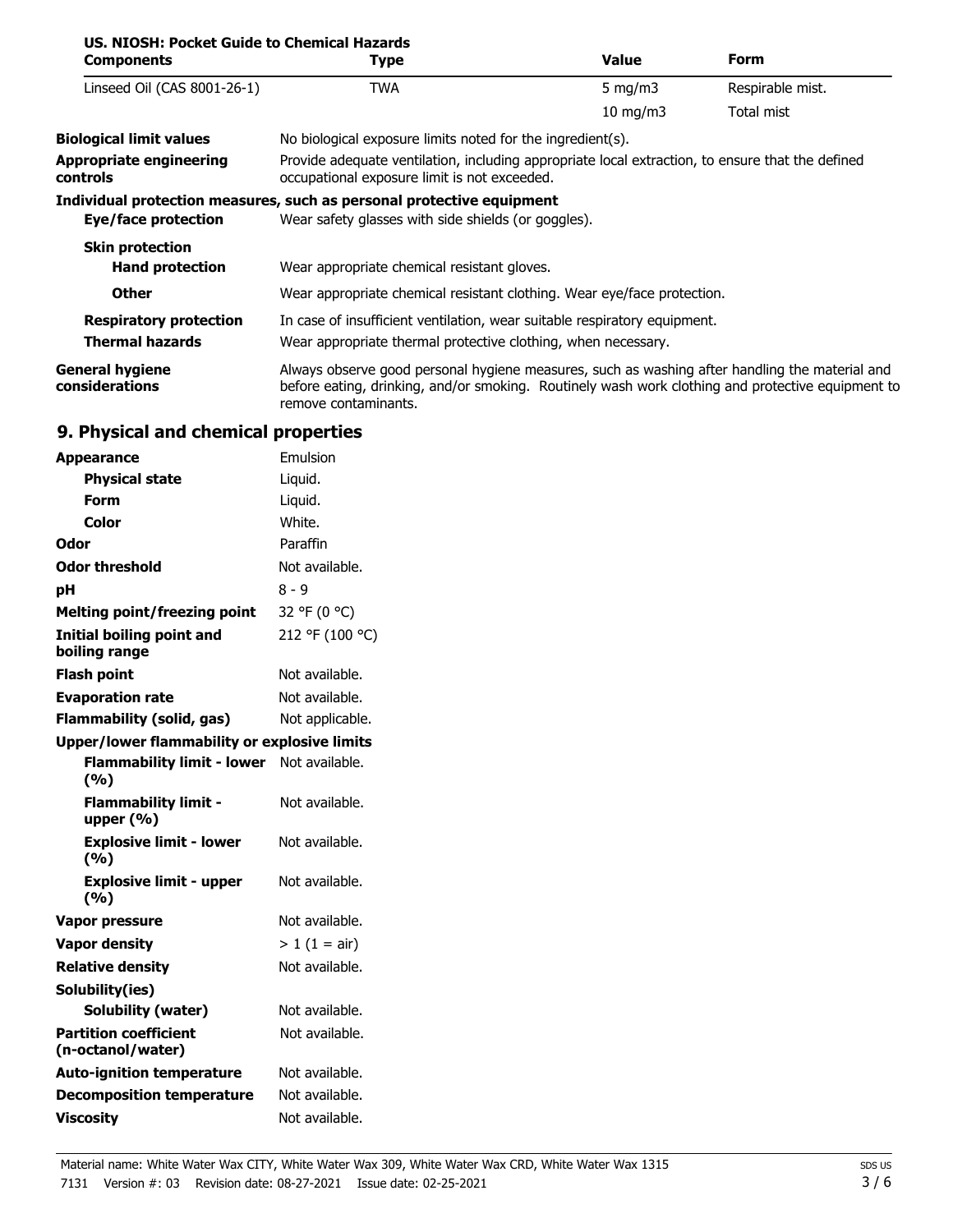| Other information       |                    |
|-------------------------|--------------------|
| <b>Density</b>          | 8.20 - 8.30 lb/gal |
| <b>Percent volatile</b> | 70 - 90 %          |
| <b>Specific gravity</b> | $0.983 - 0.995$    |
| voc                     | $200$ g/l          |

# **10. Stability and reactivity**

| <b>Reactivity</b>                            | The product is stable and non-reactive under normal conditions of use, storage and transport                                                                   |
|----------------------------------------------|----------------------------------------------------------------------------------------------------------------------------------------------------------------|
| <b>Chemical stability</b>                    | Material is stable under normal conditions.                                                                                                                    |
| <b>Possibility of hazardous</b><br>reactions | Hazardous polymerization does not occur.                                                                                                                       |
| <b>Conditions to avoid</b>                   | Keep away from heat, hot surfaces, sparks, open flames and other ignition sources. Contact with<br>incompatible materials. Strong acids. Contact with alkalis. |
| <b>Incompatible materials</b>                | Strong oxidizing agents. Strong acids. Alkalis. Non-polar solvents.                                                                                            |
| <b>Hazardous decomposition</b><br>products   | No hazardous decomposition products are known.                                                                                                                 |

# **11. Toxicological information**

### **Information on likely routes of exposure**

| <b>Inhalation</b>                                                                  | Prolonged inhalation may be harmful.                     |
|------------------------------------------------------------------------------------|----------------------------------------------------------|
| <b>Skin contact</b>                                                                | No adverse effects due to skin contact are expected.     |
| Eye contact                                                                        | Direct contact with eyes may cause temporary irritation. |
| <b>Ingestion</b>                                                                   | Expected to be a low ingestion hazard.                   |
| Symptoms related to the<br>physical, chemical and<br>toxicological characteristics | Direct contact with eyes may cause temporary irritation. |

#### **Information on toxicological effects**

| <b>Acute toxicity</b>                | Not known.                                               |
|--------------------------------------|----------------------------------------------------------|
| <b>Skin corrosion/irritation</b>     | Prolonged skin contact may cause temporary irritation.   |
| Serious eye damage/eye<br>irritation | Direct contact with eyes may cause temporary irritation. |

#### **Respiratory or skin sensitization**

| <b>Respiratory sensitization</b> | Not a respiratory sensitizer.                                                                                                                               |
|----------------------------------|-------------------------------------------------------------------------------------------------------------------------------------------------------------|
| <b>Skin sensitization</b>        | This product is not expected to cause skin sensitization.                                                                                                   |
| <b>Germ cell mutagenicity</b>    | No data available to indicate product or any components present at greater than 0.1% are<br>mutagenic or genotoxic.                                         |
| Carcinogenicity                  | This product contains crystalline silica. Silica is a known carcinogen; however in this encapsulated<br>form the normal routes of exposure are unavailable. |

### **IARC Monographs. Overall Evaluation of Carcinogenicity**

Not listed.

**OSHA Specifically Regulated Substances (29 CFR 1910.1001-1052)**

Not regulated.

**US. National Toxicology Program (NTP) Report on Carcinogens** Not listed.

| inol iisteg.                |          |
|-----------------------------|----------|
| Daniel driedline besitelder | $N = -1$ |

| Reproductive toxicity                                 | <u>NOT CIASSITIEG.</u>                                                            |
|-------------------------------------------------------|-----------------------------------------------------------------------------------|
| Specific target organ toxicity<br>- single exposure   | Not classified.                                                                   |
| Specific target organ toxicity<br>- repeated exposure | Not classified.                                                                   |
| Aspiration hazard                                     | Not an aspiration hazard.                                                         |
| Chronic effects                                       | Prolonged inhalation may be harmful. Prolonged exposure may cause chronic effects |
| <b>Further information</b>                            | This product has no known adverse effect on human health.                         |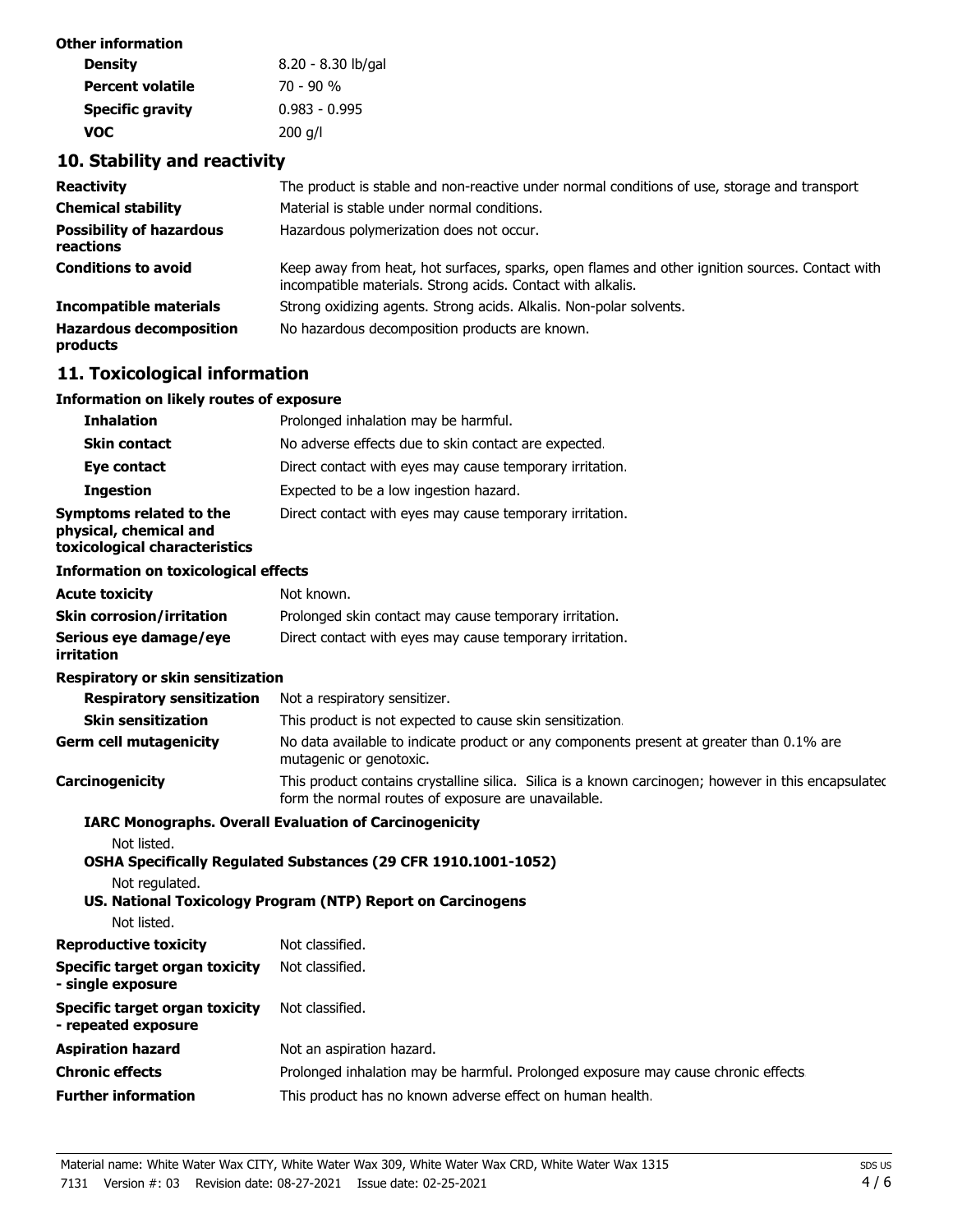# **12. Ecological information**

| <b>Ecotoxicity</b>                              | The product is not classified as environmentally hazardous. However, this does not exclude the<br>possibility that large or frequent spills can have a harmful or damaging effect on the environment.                                                          |                                                                                                                                                                                                                        |                                                                              |  |  |
|-------------------------------------------------|----------------------------------------------------------------------------------------------------------------------------------------------------------------------------------------------------------------------------------------------------------------|------------------------------------------------------------------------------------------------------------------------------------------------------------------------------------------------------------------------|------------------------------------------------------------------------------|--|--|
| <b>Product</b>                                  |                                                                                                                                                                                                                                                                | <b>Species</b>                                                                                                                                                                                                         | <b>Test Results</b>                                                          |  |  |
|                                                 |                                                                                                                                                                                                                                                                | White Water Wax CITY, White Water Wax 309, White Water Wax CRD, White Water Wax 1315                                                                                                                                   |                                                                              |  |  |
| <b>Aquatic</b>                                  |                                                                                                                                                                                                                                                                |                                                                                                                                                                                                                        |                                                                              |  |  |
| Crustacea                                       | <b>EC50</b>                                                                                                                                                                                                                                                    | Daphnia                                                                                                                                                                                                                | 37593.9844 mg/l, 48 hours estimated                                          |  |  |
| Fish                                            | <b>LC50</b>                                                                                                                                                                                                                                                    | Fish                                                                                                                                                                                                                   | 18868.3984 mg/l, 96 hours estimated                                          |  |  |
| <b>Persistence and degradability</b>            |                                                                                                                                                                                                                                                                |                                                                                                                                                                                                                        | No data is available on the degradability of any ingredients in the mixture. |  |  |
| <b>Bioaccumulative potential</b>                |                                                                                                                                                                                                                                                                |                                                                                                                                                                                                                        |                                                                              |  |  |
| <b>Mobility in soil</b>                         |                                                                                                                                                                                                                                                                | No data available.                                                                                                                                                                                                     |                                                                              |  |  |
| Other adverse effects                           |                                                                                                                                                                                                                                                                | No other adverse environmental effects (e.g. ozone depletion, photochemical ozone creation<br>potential, endocrine disruption, global warming potential) are expected from this component.                             |                                                                              |  |  |
| 13. Disposal considerations                     |                                                                                                                                                                                                                                                                |                                                                                                                                                                                                                        |                                                                              |  |  |
| <b>Disposal instructions</b>                    | Collect and reclaim or dispose in sealed containers at licensed waste disposal site. Dispose of<br>contents/container in accordance with local/regional/national/international regulations. Do not<br>allow this material to drain into sewers/water supplies. |                                                                                                                                                                                                                        |                                                                              |  |  |
| <b>Local disposal regulations</b>               |                                                                                                                                                                                                                                                                | Dispose in accordance with all applicable regulations.                                                                                                                                                                 |                                                                              |  |  |
| <b>Hazardous waste code</b>                     |                                                                                                                                                                                                                                                                | The waste code should be assigned in discussion between the user, the producer and the waste<br>disposal company.                                                                                                      |                                                                              |  |  |
| <b>Waste from residues /</b><br>unused products |                                                                                                                                                                                                                                                                | Dispose of in accordance with local regulations. Empty containers or liners may retain some product<br>residues. This material and its container must be disposed of in a safe manner (see: Disposal<br>instructions). |                                                                              |  |  |
| <b>Contaminated packaging</b>                   | Since emptied containers may retain product residue, follow label warnings even after container is<br>emptied. Empty containers should be taken to an approved waste handling site for recycling or<br>disposal.                                               |                                                                                                                                                                                                                        |                                                                              |  |  |

## **14. Transport information**

#### **DOT**

Not regulated as dangerous goods.

### **IATA**

Not regulated as dangerous goods.

#### **IMDG**

Not regulated as dangerous goods.

#### **Transport in bulk according to** Not established. **Annex II of MARPOL 73/78 and the IBC Code**

### **15. Regulatory information**

### **US federal regulations**

This product is not known to be a "Hazardous Chemical" as defined by the OSHA Hazard Communication Standard, 29 CFR 1910.1200.

### **TSCA Section 12(b) Export Notification (40 CFR 707, Subpt. D)**

Not regulated.

**CERCLA Hazardous Substance List (40 CFR 302.4)**

Not listed.

# **SARA 304 Emergency release notification**

Not regulated.

**OSHA Specifically Regulated Substances (29 CFR 1910.1001-1052)**

Not regulated.

# **Superfund Amendments and Reauthorization Act of 1986 (SARA)**

**SARA 302 Extremely hazardous substance**

Not listed.

**SARA 313 (TRI reporting)** Not regulated.